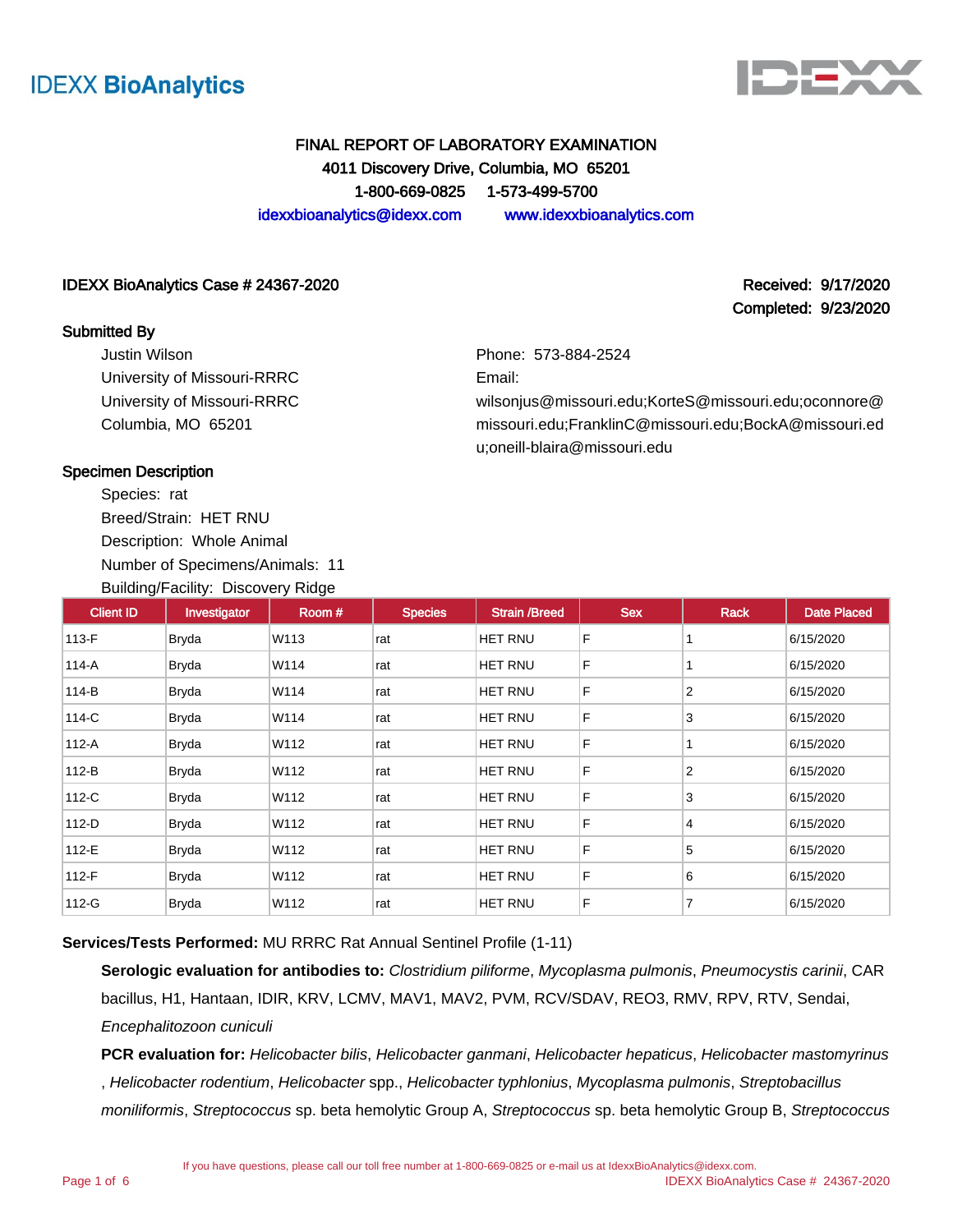sp. beta hemolytic Group C, Streptococcus sp. beta hemolytic Group G

**Parasitologic evaluation for:** fur mites, mesostigmatid mites, lice, Spironucleus muris, Giardia muris, large intestinal flagellates and amoeba, pinworms and tapeworms

**Microbiologic evaluation for:** Bordetella bronchiseptica, Corynebacterium kutscheri, Pasteurella multocida, Pasteurella pneumotropica biotype Heyl, Pasteurella pneumotropica biotype Jawetz, Salmonella enterica, Streptococcus pneumoniae

**General Comments:** Discovery Ridge - 2020 Q3 'A' room rat sentinel necropsies

**Summary:** All test results were negative. Please see the report for details.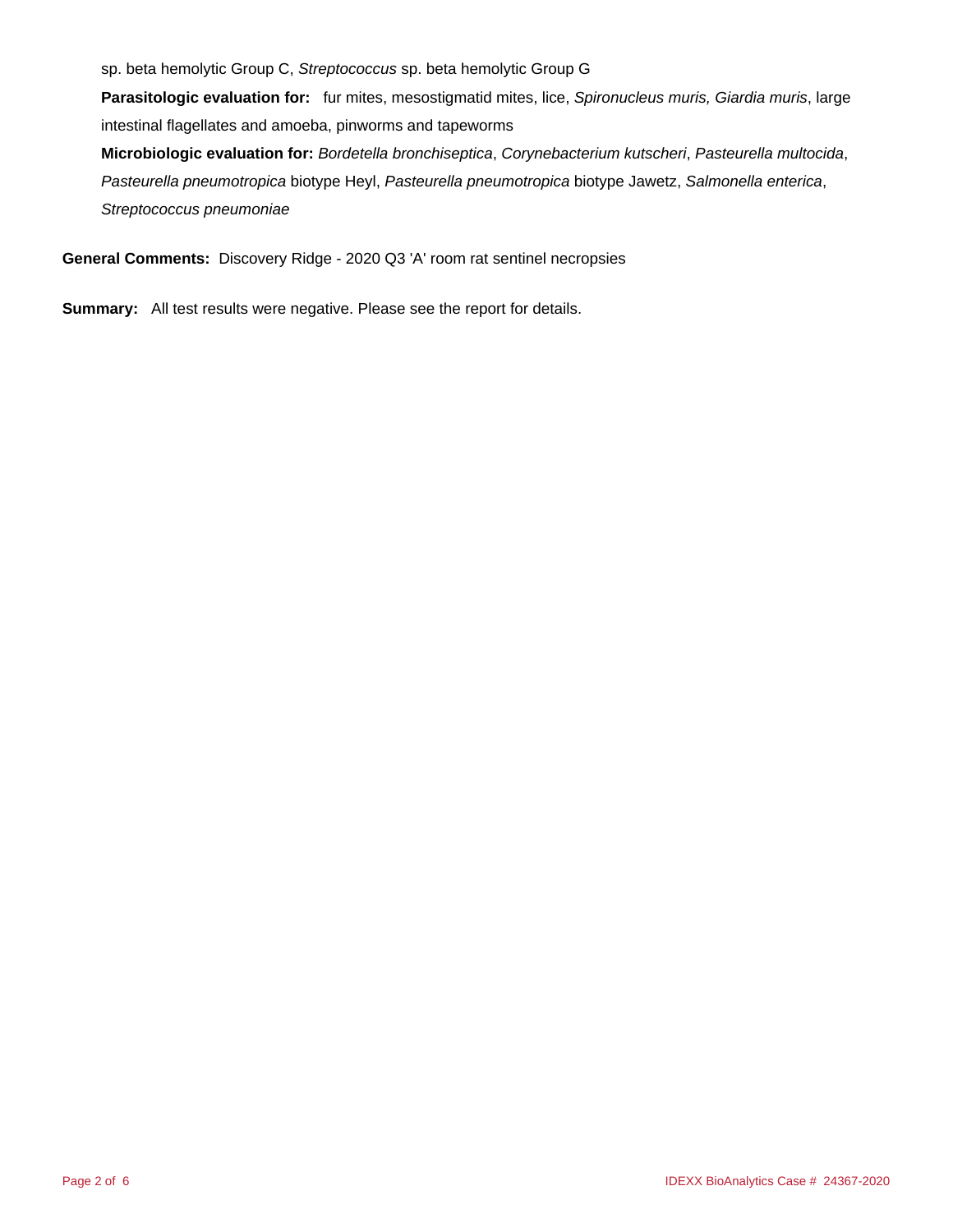# **NECROPSY**

No gross lesions were detected in any of the body systems and organs examined.

# SEROLOGY SUMMARY

|                                    | $113-F$                      | $114-A$        | $114-B$        | $\overline{114-C}$ | $112-A$        | $112-B$        | 112-C          | $112-D$                      | 112-E          |
|------------------------------------|------------------------------|----------------|----------------|--------------------|----------------|----------------|----------------|------------------------------|----------------|
| <b>CAR bacillus</b>                | $\blacksquare$               | $\blacksquare$ | $\blacksquare$ | $\blacksquare$     | $\blacksquare$ | $\blacksquare$ | $\sim$         | $\blacksquare$               | $\blacksquare$ |
| <b>Encephalitozoon</b><br>cuniculi |                              |                | $\blacksquare$ | $\blacksquare$     | ٠              |                | ٠              | $\blacksquare$               |                |
| <b>IDIR</b>                        | $\blacksquare$               | $\blacksquare$ | $\blacksquare$ | $\blacksquare$     | $\blacksquare$ | $\blacksquare$ | $\blacksquare$ | $\blacksquare$               | $\blacksquare$ |
| <b>Hantaan</b>                     | $\blacksquare$               | $\blacksquare$ | $\blacksquare$ | $\blacksquare$     | $\blacksquare$ | $\blacksquare$ | $\blacksquare$ | $\blacksquare$               | $\blacksquare$ |
| <b>LCMV</b>                        | $\blacksquare$               | $\blacksquare$ | $\blacksquare$ | $\blacksquare$     | $\blacksquare$ | $\blacksquare$ | $\blacksquare$ | $\blacksquare$               | $\blacksquare$ |
| <b>Mycoplasma pulmonis</b>         | $\qquad \qquad \blacksquare$ | $\blacksquare$ | $\blacksquare$ | $\blacksquare$     | $\blacksquare$ | $\blacksquare$ | $\blacksquare$ | $\qquad \qquad \blacksquare$ |                |
| MAV <sub>1</sub>                   | $\blacksquare$               | $\blacksquare$ | $\blacksquare$ | $\blacksquare$     | $\blacksquare$ | $\blacksquare$ | $\blacksquare$ | $\blacksquare$               | $\blacksquare$ |
| MAV <sub>2</sub>                   | ۰                            | ۰              | $\blacksquare$ | $\blacksquare$     | $\blacksquare$ | ۰              | $\blacksquare$ | $\blacksquare$               | $\blacksquare$ |
| <b>Pneumocystis carinii</b>        | $\blacksquare$               | $\blacksquare$ | $\blacksquare$ | $\blacksquare$     | $\blacksquare$ | $\blacksquare$ | $\blacksquare$ | $\blacksquare$               | $\blacksquare$ |
| <b>RPV</b>                         | $\blacksquare$               | $\blacksquare$ | $\blacksquare$ | $\blacksquare$     | $\blacksquare$ | $\blacksquare$ | $\blacksquare$ | $\blacksquare$               | ٠              |
| <b>RMV</b>                         | $\blacksquare$               | $\blacksquare$ | $\blacksquare$ | $\blacksquare$     | $\blacksquare$ | $\blacksquare$ | $\blacksquare$ | $\blacksquare$               | ۰              |
| <b>KRV</b>                         | -                            | $\blacksquare$ | $\blacksquare$ | $\blacksquare$     | $\blacksquare$ |                | $\blacksquare$ | $\blacksquare$               |                |
| <b>H1</b>                          | $\blacksquare$               | $\blacksquare$ | $\blacksquare$ | $\blacksquare$     | $\blacksquare$ | $\blacksquare$ | $\blacksquare$ | $\blacksquare$               | $\blacksquare$ |
| <b>PVM</b>                         | $\blacksquare$               | $\blacksquare$ | $\blacksquare$ | $\blacksquare$     | $\blacksquare$ | $\blacksquare$ | $\blacksquare$ | $\blacksquare$               | $\blacksquare$ |
| <b>RCV/SDAV</b>                    | ۰                            | $\blacksquare$ | $\blacksquare$ | $\blacksquare$     | $\blacksquare$ | $\blacksquare$ | $\blacksquare$ | $\blacksquare$               | ۰              |
| REO <sub>3</sub>                   | $\blacksquare$               | $\blacksquare$ | $\blacksquare$ | $\blacksquare$     | $\blacksquare$ | $\blacksquare$ | $\blacksquare$ | $\blacksquare$               | $\blacksquare$ |
| <b>RTV</b>                         | $\blacksquare$               | $\blacksquare$ | $\blacksquare$ | $\blacksquare$     | $\blacksquare$ | $\blacksquare$ | $\blacksquare$ | $\blacksquare$               | ۰              |
| <b>Sendai</b>                      | $\blacksquare$               | $\blacksquare$ | $\blacksquare$ | $\blacksquare$     | $\blacksquare$ | $\blacksquare$ | $\blacksquare$ | $\blacksquare$               | $\blacksquare$ |
| <b>Clostridium piliforme</b>       | $\blacksquare$               | ۰              | $\blacksquare$ | $\blacksquare$     | $\blacksquare$ | $\blacksquare$ | $\blacksquare$ | $\blacksquare$               | ٠              |
| Rat IgG                            | ${\sf N}$                    | $\mathsf{N}$   | ${\sf N}$      | $\mathsf{N}$       | $\mathsf{N}$   | ${\sf N}$      | N              | $\mathsf{N}$                 | ${\sf N}$      |

|                                           | 112-F | 112-G |
|-------------------------------------------|-------|-------|
| <b>CAR bacillus</b>                       |       |       |
| <b>Encephalitozoon</b><br><b>cuniculi</b> |       |       |
| <b>IDIR</b>                               |       |       |
| <b>Hantaan</b>                            |       |       |
| <b>LCMV</b>                               |       |       |
| <b>Mycoplasma pulmonis</b>                |       |       |
| <b>MAV1</b>                               |       |       |
| MAV <sub>2</sub>                          |       |       |
| <b>Pneumocystis carinii</b>               |       |       |
| <b>RPV</b>                                |       |       |
| <b>RMV</b>                                |       |       |
| <b>KRV</b>                                |       |       |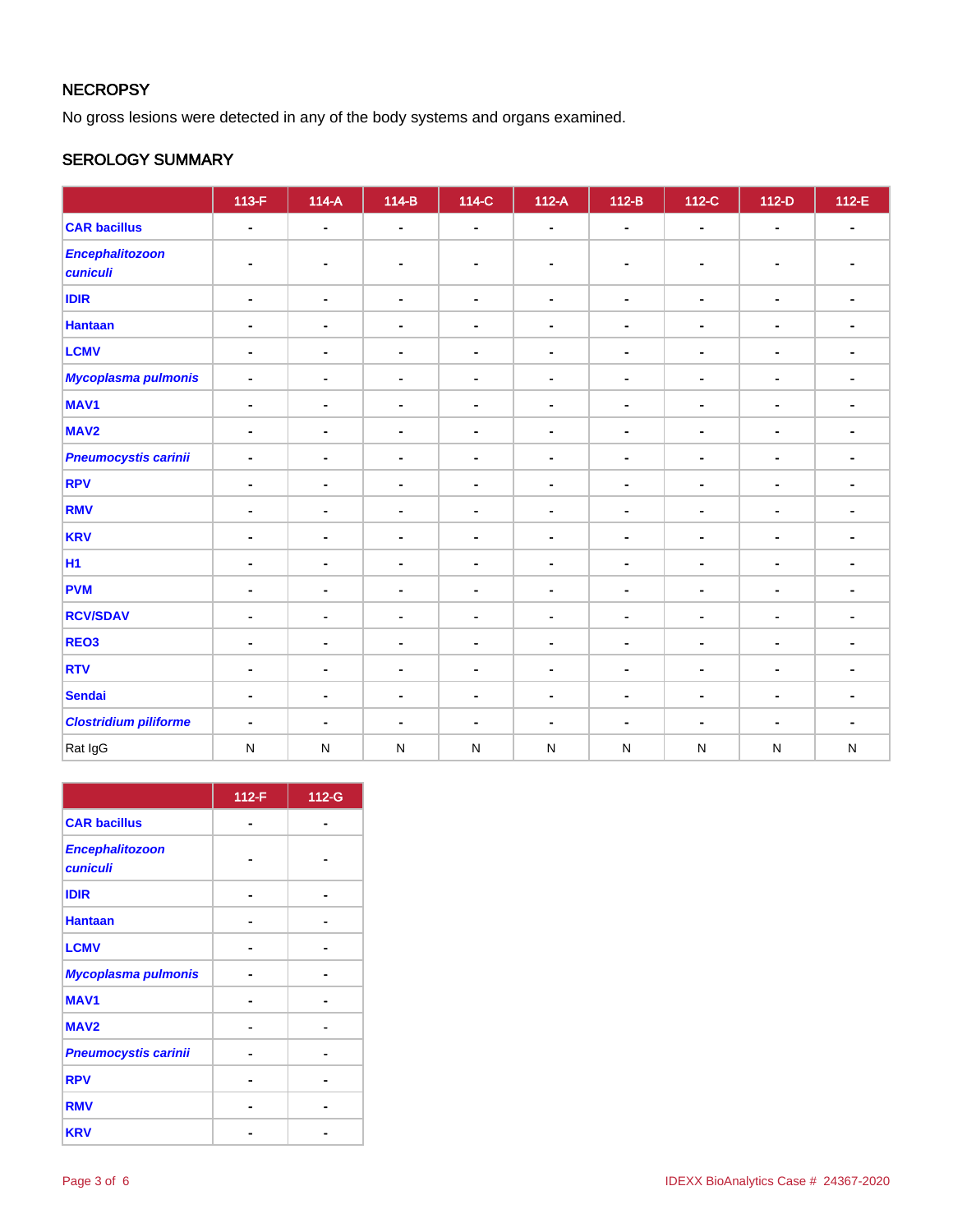|                              | 112-F | 112-G |
|------------------------------|-------|-------|
| <b>H1</b>                    |       |       |
| <b>PVM</b>                   |       |       |
| <b>RCV/SDAV</b>              |       |       |
| REO <sub>3</sub>             |       |       |
| <b>RTV</b>                   |       |       |
| <b>Sendai</b>                |       |       |
| <b>Clostridium piliforme</b> |       |       |
| Rat IgG                      | Ν     | N     |

Legend: + = positive - = negative blank = test not performed EQ = equivocal HE = hemolysis precluded testing I = insufficient W = weak positive WB = Western Blot confirmatory analysis pending NS = non-specific reactivity N = normal IgG L = less than normal IgG

## PCR EVALUATION

| feces                        | $113-F$ | $114-A$ | $114-B$                  | 114-C                    | $112-A$ | $112-B$ | $112-C$ | $112-D$                  | $112-E$ |
|------------------------------|---------|---------|--------------------------|--------------------------|---------|---------|---------|--------------------------|---------|
| Helicobacter spp.            |         |         |                          |                          |         |         |         |                          |         |
| Helicobacter bilis           |         |         | $\blacksquare$           | $\overline{\phantom{a}}$ |         |         |         | -                        |         |
| Helicobacter ganmani         |         |         | $\overline{\phantom{0}}$ | $\overline{\phantom{0}}$ |         | -       |         | $\overline{\phantom{0}}$ |         |
| Helicobacter hepaticus       |         |         | $\blacksquare$           | $\sim$                   |         |         |         | -                        |         |
| Helicobacter<br>mastomyrinus |         |         |                          |                          |         |         |         |                          |         |
| Helicobacter rodentium       |         |         |                          |                          |         |         |         |                          |         |
| Helicobacter typhlonius      |         |         |                          |                          |         |         |         |                          |         |

| feces                        | 112-F | 112-G |
|------------------------------|-------|-------|
| Helicobacter spp.            |       |       |
| <b>Helicobacter bilis</b>    |       |       |
| Helicobacter ganmani         |       |       |
| Helicobacter hepaticus       |       |       |
| Helicobacter<br>mastomyrinus |       |       |
| Helicobacter rodentium       |       |       |
| Helicobacter typhlonius      |       |       |

| oral swab                                   | $113-F$ | $114-A$ | $114-B$        | 114-C | $112-A$ | $112-B$        | 112-C | $112-D$ | 112-E |
|---------------------------------------------|---------|---------|----------------|-------|---------|----------------|-------|---------|-------|
| Mycoplasma pulmonis                         |         |         | $\blacksquare$ |       |         | $\blacksquare$ |       |         |       |
| Streptobacillus<br>moniliformis             |         |         |                |       |         |                |       |         |       |
| Streptococcus sp. beta<br>hemolytic Group A |         |         |                |       |         |                |       |         |       |
| Streptococcus sp. beta<br>hemolytic Group B |         |         | $\blacksquare$ |       |         |                |       |         |       |
| Streptococcus sp. beta<br>hemolytic Group C |         |         |                |       |         |                |       |         |       |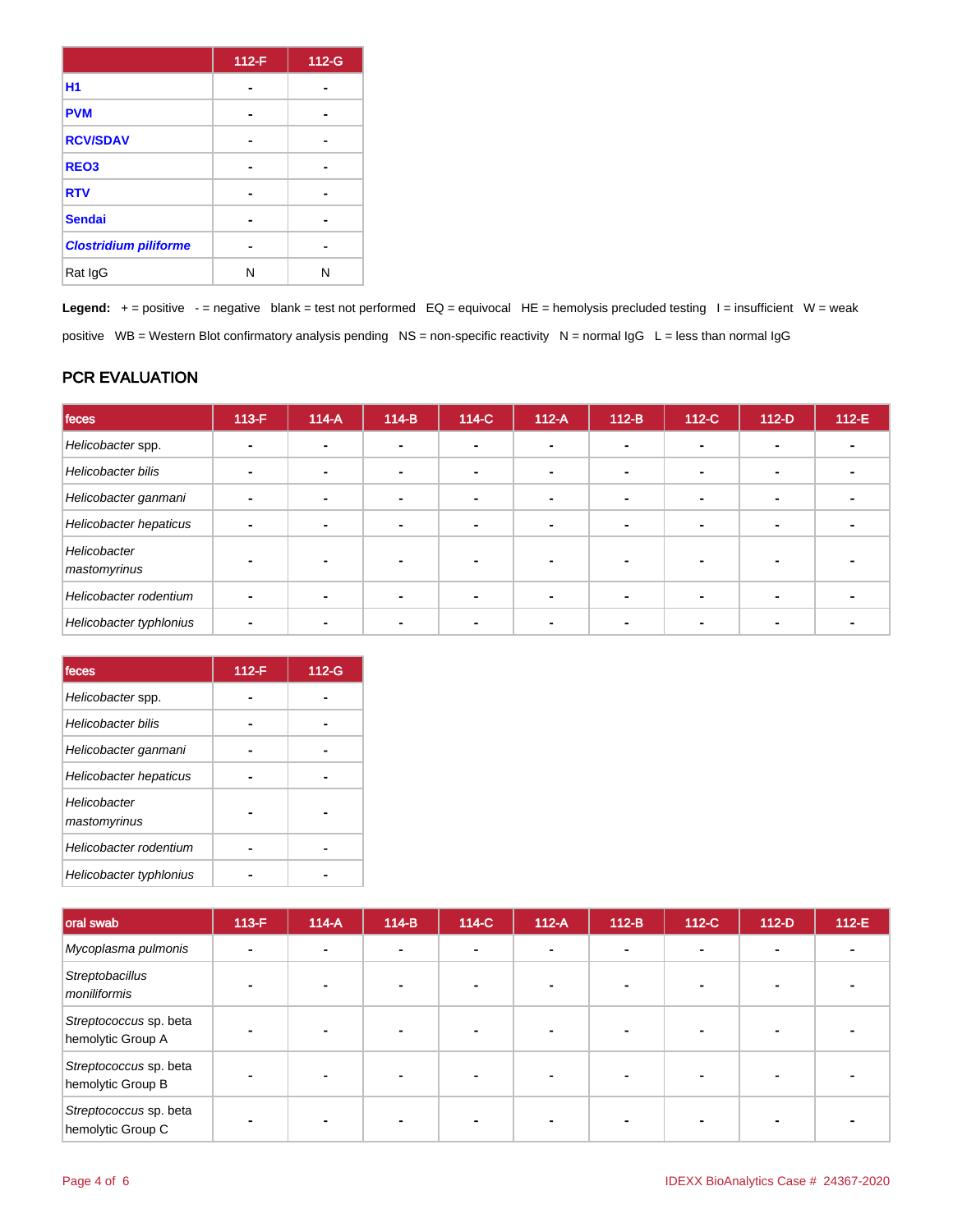| oral swab                                   | <b>113-F</b> | $114-A$ | $114-B$        | $114-C$ | 112-A | $112-B$ | $112-C$ | 112-D | 112-E |
|---------------------------------------------|--------------|---------|----------------|---------|-------|---------|---------|-------|-------|
| Streptococcus sp. beta<br>hemolytic Group G |              |         | $\blacksquare$ |         |       |         |         |       |       |

| oral swab                                   | $112-F$ | 112-G |
|---------------------------------------------|---------|-------|
| Mycoplasma pulmonis                         |         |       |
| Streptobacillus<br>moniliformis             |         |       |
| Streptococcus sp. beta<br>hemolytic Group A |         |       |
| Streptococcus sp. beta<br>hemolytic Group B |         |       |
| Streptococcus sp. beta<br>hemolytic Group C |         |       |
| Streptococcus sp. beta<br>hemolytic Group G |         |       |

Legend: + = positive - = negative id:id = pooled sample range id+id+id = non-range pooled sample NT or blank = no test performed sus = suspect  $wps = weak positive XX = Testing in progress$ 

## **PARASITOLOGY**

|           | $113-F$ | $14-A$ | $114-B$ | $114-C$ | $12-A$         | $112-B$ | $112-C$        | 112-D | 112-E |
|-----------|---------|--------|---------|---------|----------------|---------|----------------|-------|-------|
| parasites |         |        | ۰       |         | $\blacksquare$ |         | $\blacksquare$ |       |       |

|           | $112-F$ | $112-G$ |
|-----------|---------|---------|
| parasites |         |         |

# **MICROBIOLOGY**

Specimen/Source: cecum

| solate              | 113-F | $14-A$ | 114-B' | $14-C$ | $112-A$ | 112-B | 112-C | $12-D$ | $12-E$ |
|---------------------|-------|--------|--------|--------|---------|-------|-------|--------|--------|
| Salmonella enterica |       |        |        |        |         |       |       |        |        |

#### Specimen/Source: cecum

| <b>Isolate</b>      | $112-F$ | $112-G$ |
|---------------------|---------|---------|
| Salmonella enterica |         |         |

#### Specimen/Source: oral swab

| <b>Isolate</b>                              | $113-F$ | $114-A$ | $114-B$ | 114-C | $112-A$        | $112-B$                  | 112-C | $112-D$ | $112-E$ |
|---------------------------------------------|---------|---------|---------|-------|----------------|--------------------------|-------|---------|---------|
| Bordetella bronchiseptica                   |         |         | ۰       |       | $\blacksquare$ | $\sim$                   |       |         |         |
| Corynebacterium kutscheri                   |         | ۰       |         |       |                | $\blacksquare$           |       |         |         |
| Pasteurella multocida                       |         |         |         |       | -              | $\overline{\phantom{a}}$ |       |         |         |
| Pasteurella pneumotropica<br>biotype Heyl   |         |         |         |       |                |                          |       |         |         |
| Pasteurella pneumotropica<br>biotype Jawetz |         |         |         |       |                |                          |       |         |         |
| Streptococcus pneumoniae                    |         |         |         |       |                |                          |       |         |         |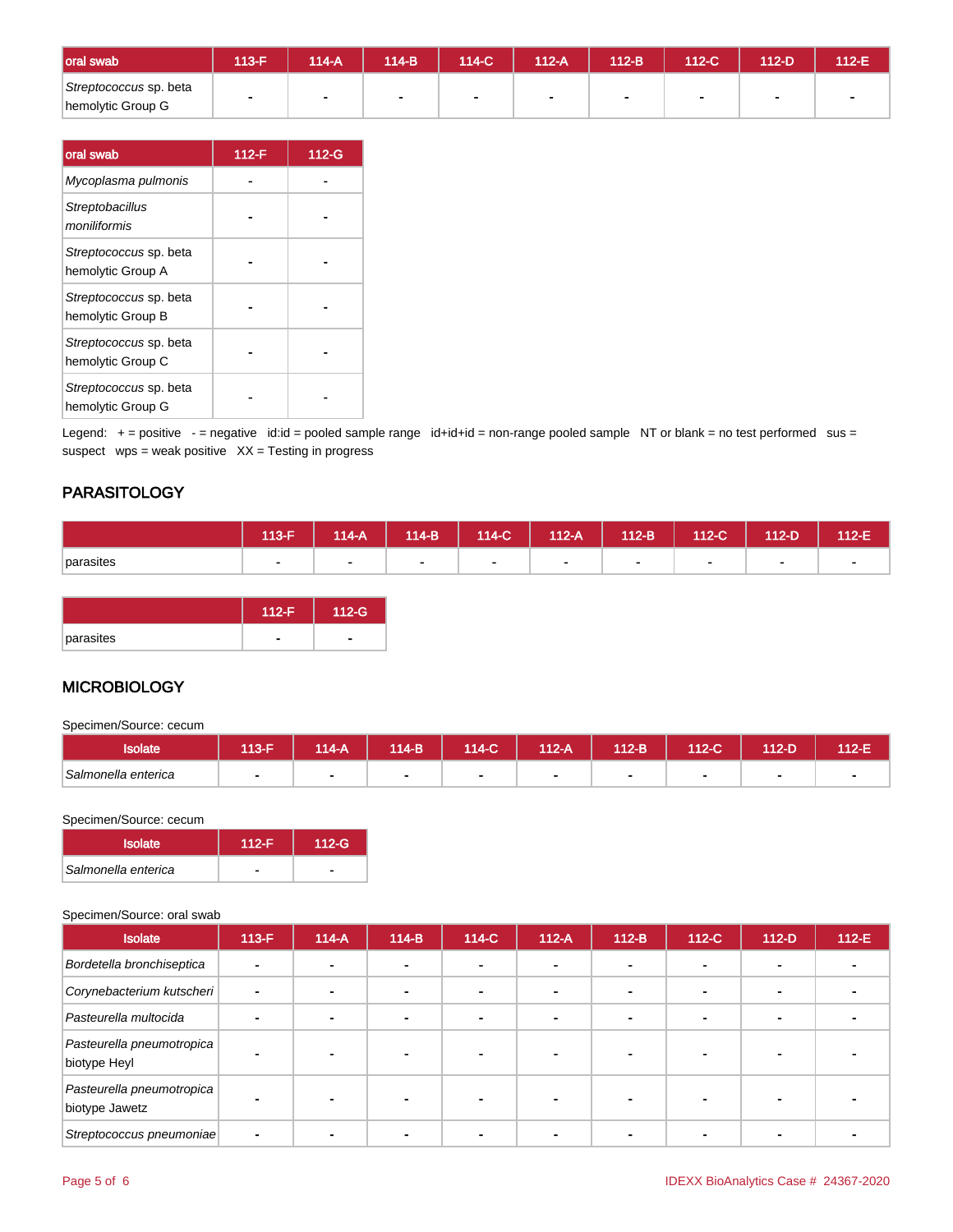Specimen/Source: oral swab

| <b>Isolate</b>                              | 112-F | $112-G$ |
|---------------------------------------------|-------|---------|
| Bordetella bronchiseptica                   |       |         |
| Corynebacterium kutscheri                   |       |         |
| Pasteurella multocida                       |       |         |
| Pasteurella pneumotropica<br>biotype Heyl   |       |         |
| Pasteurella pneumotropica<br>biotype Jawetz |       |         |
| Streptococcus pneumoniae                    |       |         |

Legend:  $+=$  agent recovered - = agent not recovered blank = test not performed  $n =$  no growth  $X =$  Preliminary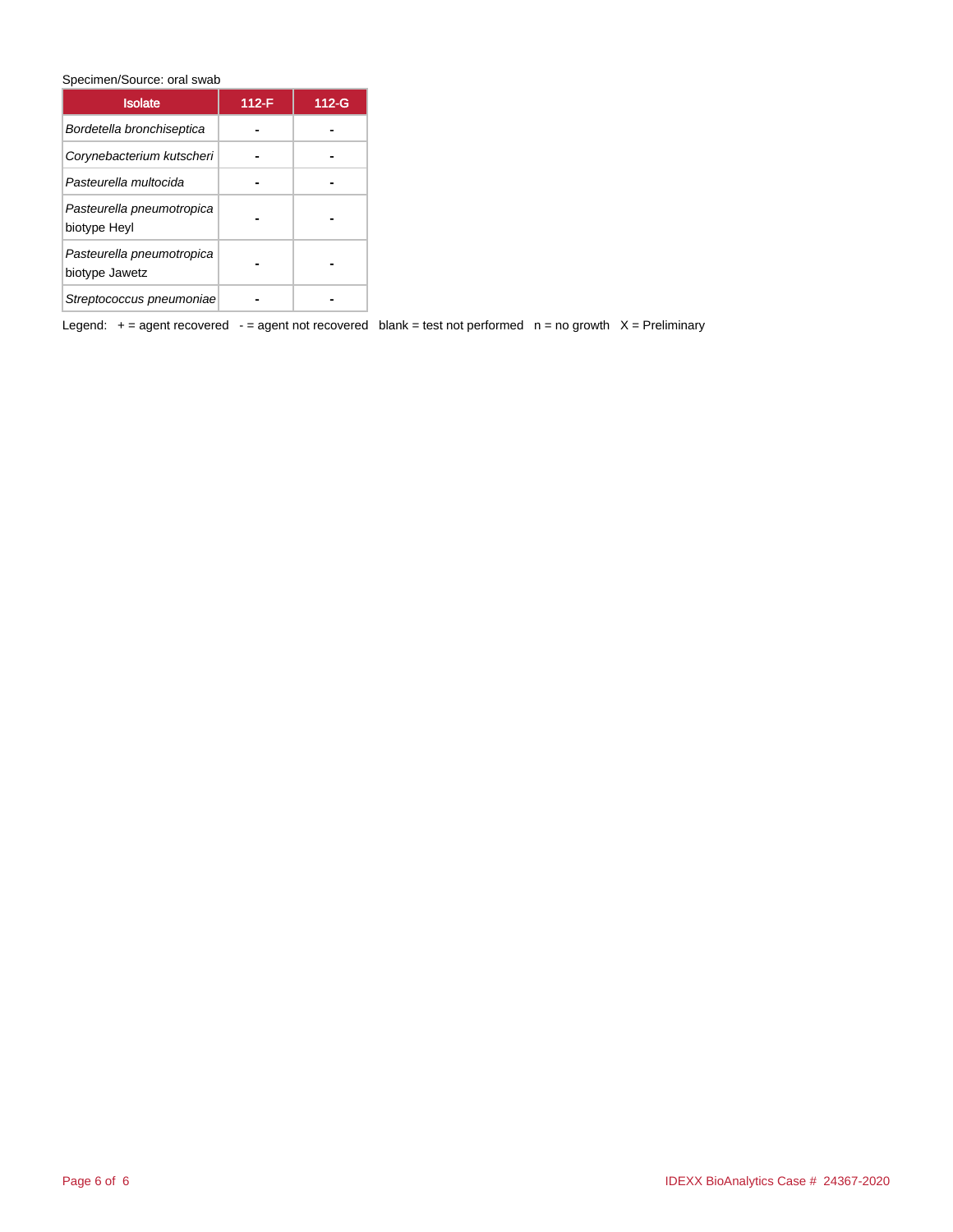



# FINAL REPORT OF LABORATORY EXAMINATION 4011 Discovery Drive, Columbia, MO 65201 1-800-669-0825 1-573-499-5700 idexxbioanalytics@idexx.com www.idexxbioanalytics.com

## IDEXX BioAnalytics Case # 24367-2020 <br>
Received: 9/17/2020

Completed: 9/23/2020

### SEROLOGY DETAILS

|                                   | <b>Baseline</b> | 113-F          | $114-A$                      | $114-B$                      | 114-C                        | $112-A$              | $112-B$        | $112-C$        | $112-D$        | $112-E$        |
|-----------------------------------|-----------------|----------------|------------------------------|------------------------------|------------------------------|----------------------|----------------|----------------|----------------|----------------|
| <b>CAR bacillus</b>               |                 |                |                              |                              |                              |                      |                |                |                |                |
| CAR bacillus purified<br>bacteria | MFI > 3.750     |                |                              |                              |                              |                      |                |                |                |                |
| Encephalitozoon cuniculi          |                 |                |                              |                              |                              |                      |                |                |                |                |
| E. cuniculi purified<br>antigen   | MFI > 1.200     |                |                              | $\blacksquare$               | $\blacksquare$               | $\blacksquare$       |                |                |                |                |
| <b>IDIR</b>                       |                 |                |                              |                              |                              |                      |                |                |                |                |
| <b>IDIR VP6</b> recombinant       | MFI > 4.000     | $\blacksquare$ | $\blacksquare$               | $\blacksquare$               | $\blacksquare$               | $\blacksquare$       | $\blacksquare$ | $\blacksquare$ | $\blacksquare$ |                |
| <b>Hantaan</b>                    |                 |                |                              |                              |                              |                      |                |                |                |                |
| Hantaan NP                        | MFI > 4.000     | $\blacksquare$ | ٠                            | $\blacksquare$               | $\blacksquare$               | $\blacksquare$       | $\blacksquare$ | Ĭ.             | $\blacksquare$ |                |
| <b>LCMV</b>                       |                 |                |                              |                              |                              |                      |                |                |                |                |
| <b>LCMV</b> recombinant           | MFI > 3.000     | $\blacksquare$ | $\qquad \qquad \blacksquare$ | $\qquad \qquad \blacksquare$ | $\qquad \qquad \blacksquare$ | $\blacksquare$       | $\blacksquare$ | $\overline{a}$ | $\blacksquare$ |                |
| <b>Mycoplasma pulmonis</b>        |                 |                |                              |                              |                              |                      |                |                |                |                |
| M. pulmonis purified<br>bacteria  | MFI > 4.250     |                |                              | $\blacksquare$               |                              | $\blacksquare$       | $\blacksquare$ | $\blacksquare$ |                |                |
| MAV <sub>1</sub>                  |                 |                |                              |                              |                              |                      |                |                |                |                |
| MAV1 purified virus               | MFI > 3.750     | ä,             |                              | ÷,                           | $\blacksquare$               | $\ddot{\phantom{0}}$ | $\blacksquare$ | L,             | ä,             |                |
| MAV <sub>2</sub>                  |                 |                |                              |                              |                              |                      |                |                |                |                |
| MAV2 purified virus               | MFI > 3.500     |                |                              | $\blacksquare$               | $\blacksquare$               | $\blacksquare$       | $\blacksquare$ | L.             | $\blacksquare$ |                |
| Pneumocystis carinii              |                 |                |                              |                              |                              |                      |                |                |                |                |
| P. carinii                        | MFI > 1.500     |                |                              | $\blacksquare$               | ä,                           | $\blacksquare$       | ä,             | Ĭ.             | Ē,             |                |
| <b>RPV</b>                        |                 |                |                              |                              |                              |                      |                |                |                |                |
| RPV purified virus                | MFI > 2.500     |                | $\blacksquare$               | ۰                            | $\blacksquare$               | $\blacksquare$       | $\blacksquare$ | $\blacksquare$ | ۰              |                |
| NS1 <sup>1</sup>                  | MFI > 3.750     | $\blacksquare$ | ä,                           | $\blacksquare$               | $\blacksquare$               | $\blacksquare$       | $\blacksquare$ | $\blacksquare$ | $\blacksquare$ |                |
| <b>RMV</b>                        |                 |                |                              |                              |                              |                      |                |                |                |                |
| RMV VP2 recombinant               | MFI > 2.000     | $\blacksquare$ | $\blacksquare$               | $\blacksquare$               | $\qquad \qquad \blacksquare$ | $\blacksquare$       | $\blacksquare$ | $\blacksquare$ | $\blacksquare$ |                |
| NS1 <sup>1</sup>                  | MFI > 3.750     | $\blacksquare$ | ٠                            | $\blacksquare$               | $\blacksquare$               | $\blacksquare$       | $\blacksquare$ | Ě.             | $\blacksquare$ | $\blacksquare$ |
| <b>KRV</b>                        |                 |                |                              |                              |                              |                      |                |                |                |                |
| KRV purified virus                | MFI > 3.250     |                |                              | $\blacksquare$               | $\blacksquare$               | $\blacksquare$       | $\blacksquare$ | L,             |                |                |

Page 1 of 3

If you have questions, please call our toll free number at 1-800-669-0825 or e-mail us at IdexxBioAnalytics@idexx.com.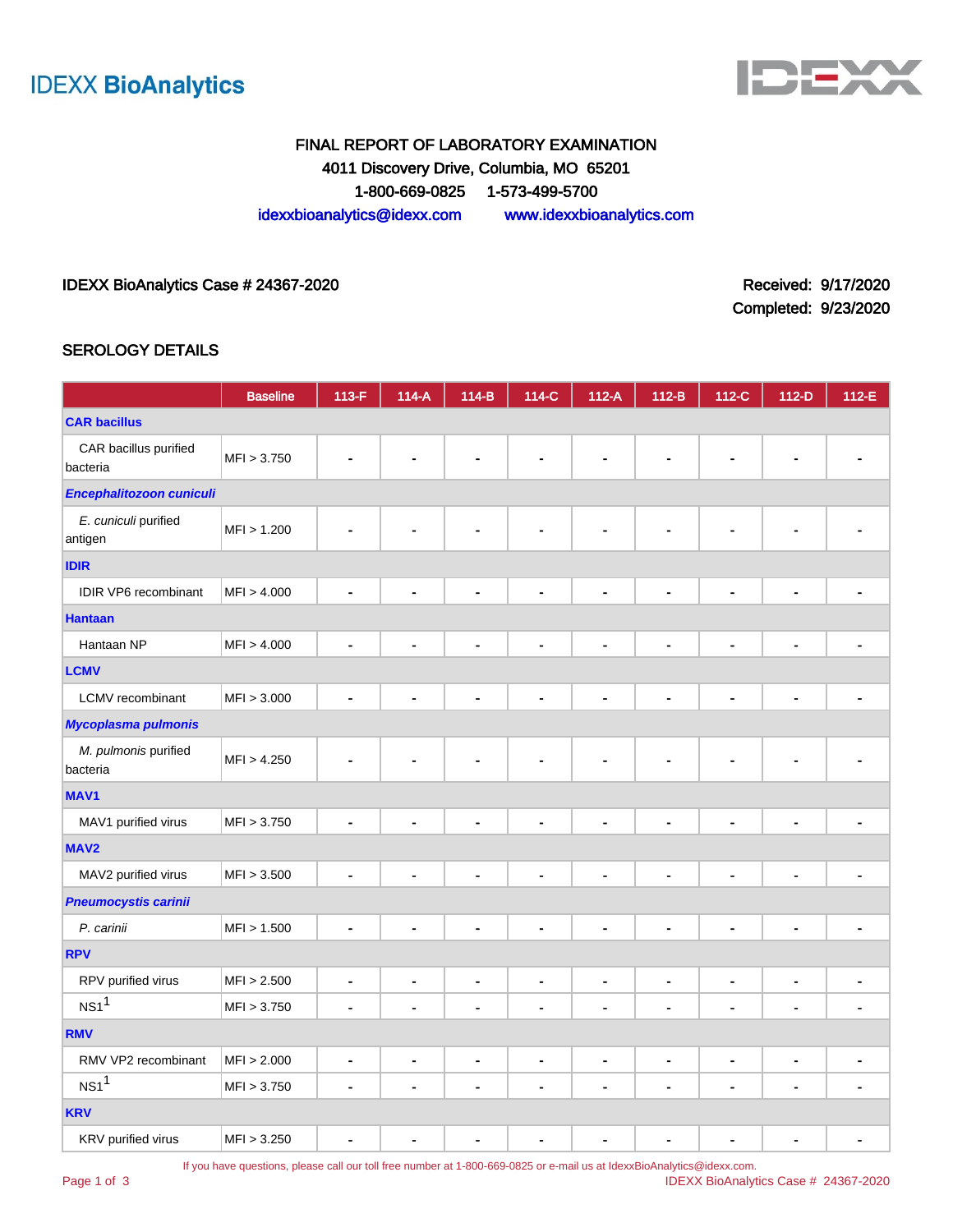|                                            | <b>Baseline</b> | 113-F          | $114-A$        | $114-B$        | 114-C          | $112-A$                      | $112-B$        | 112-C          | $112-D$        | 112-E |
|--------------------------------------------|-----------------|----------------|----------------|----------------|----------------|------------------------------|----------------|----------------|----------------|-------|
| NS1 <sup>1</sup>                           | MFI > 3.750     | ۰              |                | $\blacksquare$ | ٠              |                              |                | $\blacksquare$ | $\blacksquare$ |       |
| <b>H1</b>                                  |                 |                |                |                |                |                              |                |                |                |       |
| H1 purified virus                          | MFI > 1.750     | ٠              | $\blacksquare$ | $\blacksquare$ | $\blacksquare$ | $\blacksquare$               | $\blacksquare$ | $\blacksquare$ | $\blacksquare$ |       |
| NS1 <sup>1</sup>                           | MFI > 3.750     | ۰              | $\blacksquare$ | $\blacksquare$ | $\blacksquare$ | $\blacksquare$               | $\blacksquare$ | $\blacksquare$ | $\blacksquare$ |       |
| <b>PVM</b>                                 |                 |                |                |                |                |                              |                |                |                |       |
| PVM purified virus                         | MFI > 2.500     | ۰              | $\blacksquare$ | $\blacksquare$ | $\blacksquare$ | $\qquad \qquad \blacksquare$ | $\blacksquare$ | $\blacksquare$ | $\blacksquare$ |       |
| <b>RCV/SDAV</b>                            |                 |                |                |                |                |                              |                |                |                |       |
| RCV/SDAV purified virus                    | MFI > 3.750     | ٠              | $\blacksquare$ | $\blacksquare$ | $\blacksquare$ | $\blacksquare$               | $\blacksquare$ | $\blacksquare$ | $\blacksquare$ |       |
| RCV/SDAV Spike                             | MFI > 3.750     | $\blacksquare$ |                | $\blacksquare$ | $\blacksquare$ | $\blacksquare$               | $\blacksquare$ | ٠              | $\blacksquare$ |       |
| REO <sub>3</sub>                           |                 |                |                |                |                |                              |                |                |                |       |
| REO3 purified virus                        | MFI > 4.900     |                |                | $\blacksquare$ |                |                              |                | $\blacksquare$ | $\blacksquare$ |       |
| <b>RTV</b>                                 |                 |                |                |                |                |                              |                |                |                |       |
| RTV purified virus                         | MFI > 2.000     | $\blacksquare$ |                | $\blacksquare$ | $\blacksquare$ | $\blacksquare$               |                | ۰              | $\blacksquare$ |       |
| TMEV purified virus                        | MFI > 2.000     | ۰              | ۰              | $\blacksquare$ | $\blacksquare$ |                              |                | $\blacksquare$ | $\blacksquare$ |       |
| <b>Sendai</b>                              |                 |                |                |                |                |                              |                |                |                |       |
| Sendai purified virus                      | MFI > 3.750     | ۰              | ۰              | $\blacksquare$ | $\blacksquare$ | $\blacksquare$               | $\blacksquare$ | $\blacksquare$ | $\blacksquare$ |       |
| <b>Clostridium piliforme</b>               |                 |                |                |                |                |                              |                |                |                |       |
| Clostridium piliforme<br>purified bacteria | MFI > 4.950     |                |                |                |                |                              |                |                |                |       |

|                                   | <b>Baseline</b> | 112-F | 112-G |
|-----------------------------------|-----------------|-------|-------|
| <b>CAR bacillus</b>               |                 |       |       |
| CAR bacillus purified<br>bacteria | MFI > 3.750     |       |       |
| Encephalitozoon cuniculi          |                 |       |       |
| E. cuniculi purified<br>antigen   | MFI > 1.200     |       |       |
| <b>IDIR</b>                       |                 |       |       |
| <b>IDIR VP6</b> recombinant       | MFI > 4.000     |       |       |
| <b>Hantaan</b>                    |                 |       |       |
| Hantaan NP                        | MFI > 4.000     |       |       |
| <b>LCMV</b>                       |                 |       |       |
| I CMV recombinant                 | MFI > 3.000     |       |       |
| Mycoplasma pulmonis               |                 |       |       |
| M. pulmonis purified<br>bacteria  | MFI > 4.250     |       |       |
| <b>MAV1</b>                       |                 |       |       |
| MAV1 purified virus               | MFI > 3.750     |       |       |
| MAV <sub>2</sub>                  |                 |       |       |
| MAV2 purified virus               | MFI > 3.500     |       |       |
| <b>Pneumocystis carinii</b>       |                 |       |       |
| P. carinii                        | MFI > 1.500     |       |       |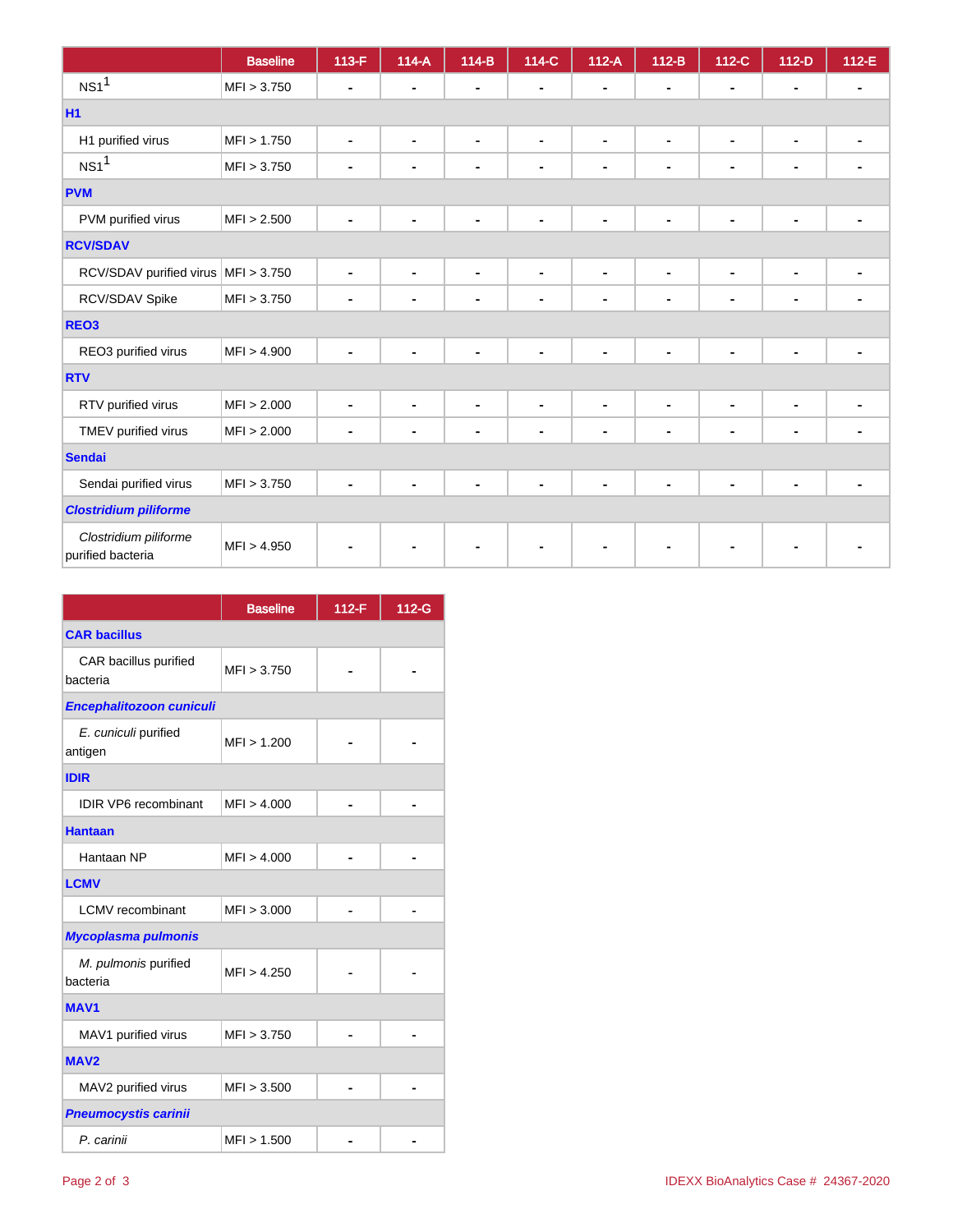|                                            | <b>Baseline</b> | $112-F$ | 112-G |
|--------------------------------------------|-----------------|---------|-------|
| <b>RPV</b>                                 |                 |         |       |
| RPV purified virus                         | MFI > 2.500     |         |       |
| NS1 <sup>1</sup>                           | MFI > 3.750     |         |       |
| <b>RMV</b>                                 |                 |         |       |
| RMV VP2 recombinant                        | MFI > 2.000     |         |       |
| $NS1$ <sup>1</sup>                         | MFI > 3.750     |         |       |
| <b>KRV</b>                                 |                 |         |       |
| KRV purified virus                         | MFI > 3.250     |         |       |
| NS1 <sup>1</sup>                           | MFI > 3.750     |         |       |
| H1                                         |                 |         |       |
| H1 purified virus                          | MFI > 1.750     |         |       |
| $NS1$ <sup>1</sup>                         | MFI > 3.750     |         |       |
| <b>PVM</b>                                 |                 |         |       |
| PVM purified virus                         | MFI > 2.500     |         |       |
| <b>RCV/SDAV</b>                            |                 |         |       |
| RCV/SDAV purified virus   MFI > 3.750      |                 |         |       |
| RCV/SDAV Spike                             | MFI > 3.750     |         |       |
| REO <sub>3</sub>                           |                 |         |       |
| REO3 purified virus                        | MFI > 4.900     |         |       |
| <b>RTV</b>                                 |                 |         |       |
| RTV purified virus                         | MFI > 2.000     |         |       |
| TMEV purified virus                        | MFI > 2.000     |         |       |
| <b>Sendai</b>                              |                 |         |       |
| Sendai purified virus                      | MFI > 3.750     |         |       |
| <b>Clostridium piliforme</b>               |                 |         |       |
| Clostridium piliforme<br>purified bacteria | MFI > 4.950     |         |       |

**NS11 :** NS1 protein is highly conserved among rodent parvoviruses and thus serves as a generic assay for parvovirus seroconversion.

Legend:  $+$  = positive  $-$  = negative blank = test not performed EQ = equivocal HE = hemolysis precluded testing  $-$  = insufficient W = weak positive WB = Western Blot confirmatory analysis pending NS = non-specific reactivity N = normal  $\lg G$  L = less than normal  $\lg G$ 

Positive MFI results are reported as "+" followed by a number from 1 to 33 in thousands rounded off to the nearest thousand.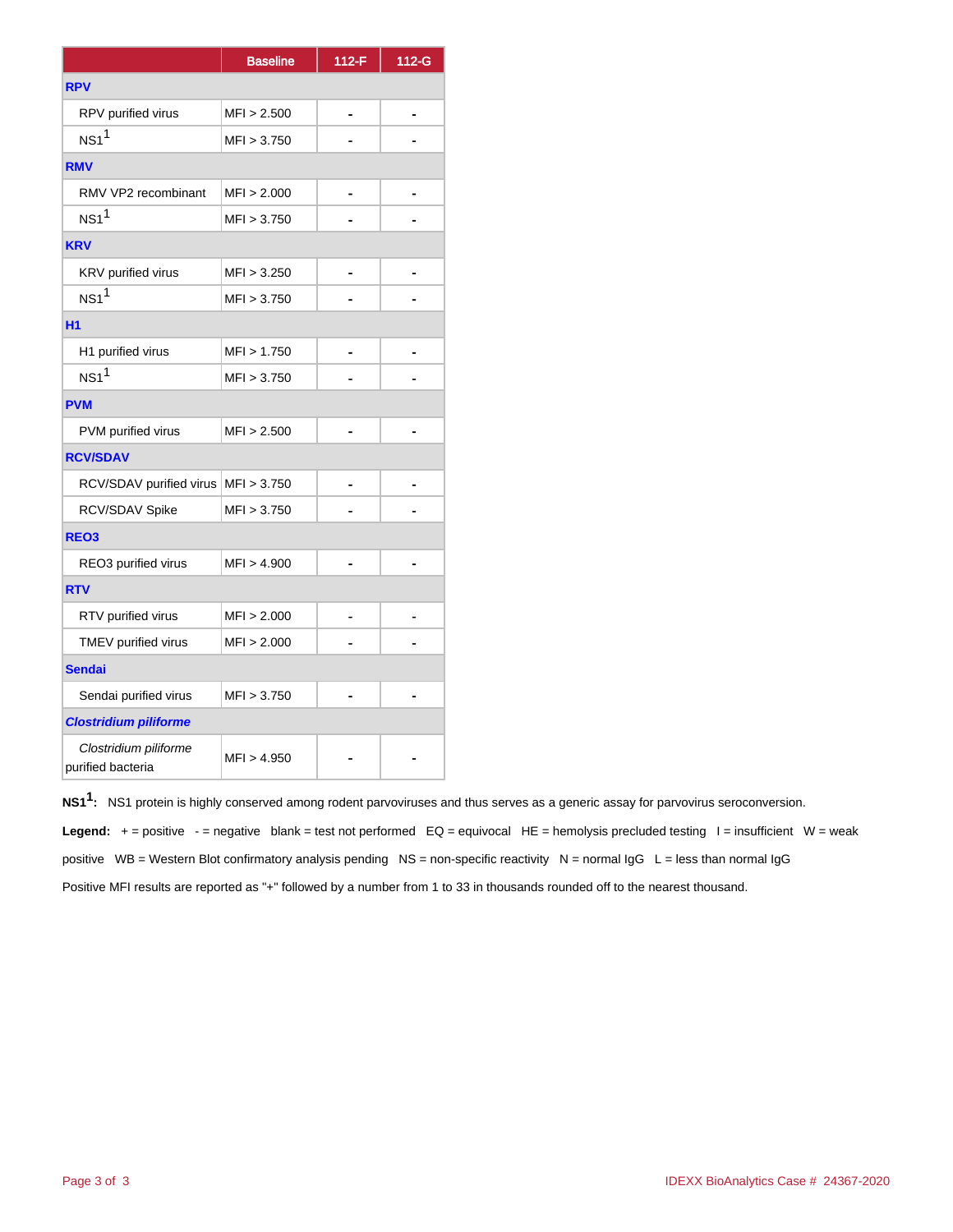



Completed: 9/21/2020

# FINAL REPORT OF LABORATORY EXAMINATION 4011 Discovery Drive, Columbia, MO 65201 1-800-669-0825 1-573-499-5700 idexxbioanalytics@idexx.com www.idexxbioanalytics.com

#### IDEXX BioAnalytics Case # 24627-2020 **Received: 9/17/2020** Received: 9/17/2020

#### Submitted By

Resource Center Animals-RRRC University of Missouri-RRRC Columbia, MO 65201

Phone: 573-884-7970 Email: brydae@missouri.edu;oneilla@missouri.edu;oconnore@mi ssouri.edu;dewitta@missouri.edu;sharmaabh@missouri.ed u;RRRC@missouri.edu

Fax: [573] 884=7521 Email: FranklinC@missouri.edu

### Referred By

Craig Franklin University of Missouri-Franklin Veterinary Pathobiology 4011 Discovery Drive Columbia, MO 65201

#### Specimen Description

Species: rat Description: Feces; Pelt Swab Number of Specimens/Animals: 8 Building/Facility: Discovery Ridge

## Client ID | Investigator | Room # | Species W112 pin worm fecal sample 1 Bryda W112 rat W112 pin worm 2 Bryda W112 rat W113 rat pin worm fecal sample Bryda W113 rat W114 rat pin worm fecal sample Bryda W114 rat W112 rat fur mite swab Bryda W112 rat 1 W112 fur mite 2 Bryda W112 rat W113 rat fur mite swab Bryda W113 rat W114 rat fur mite swab Bryda W114 W114 rat

If you have questions, please call our toll free number at 1-800-669-0825 or e-mail us at IdexxBioAnalytics@idexx.com. IDEXX BioAnalytics Case # 24627-2020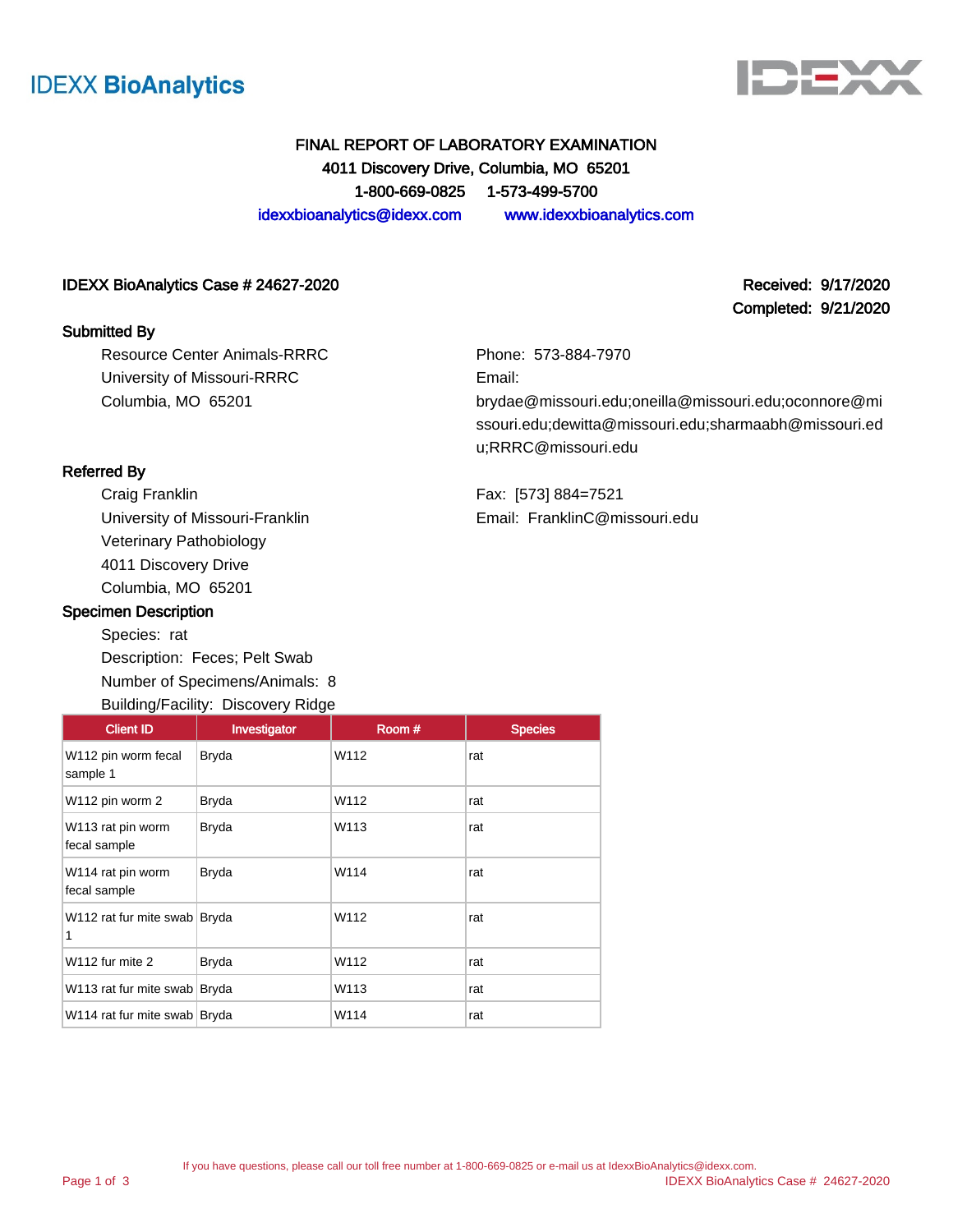## **Services/Tests Performed:** Pinworms (1-4); Fur Mite (5-8)

**PCR evaluation for:** Aspiculuris tetraptera, Myocoptes, Radfordia/Myobia, Syphacia muris, Syphacia obvelata

**General Comments:** 4 fecal samples for pin worm testing and 4 pelt swabs for fur mite testing.For RRRC quarterly pin worm and fur mite testing.

**Summary:** All test results were negative.